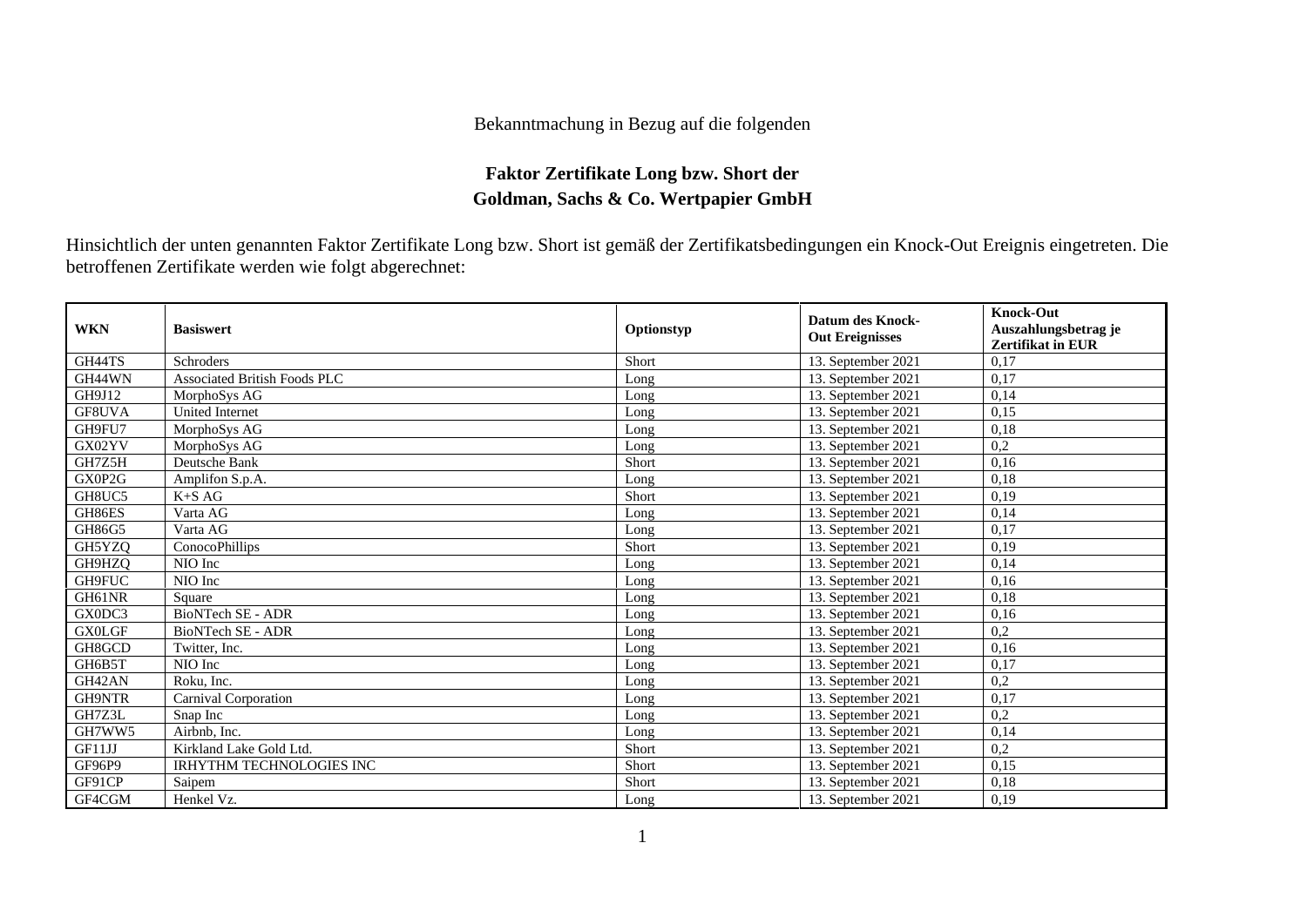| <b>WKN</b>    | <b>Basiswert</b>                                    | Optionstyp | <b>Datum des Knock-</b><br><b>Out Ereignisses</b> | <b>Knock-Out</b><br>Auszahlungsbetrag je<br><b>Zertifikat in EUR</b> |
|---------------|-----------------------------------------------------|------------|---------------------------------------------------|----------------------------------------------------------------------|
| <b>GF77J8</b> | Kion Group AG                                       | Long       | 13. September 2021                                | 0,19                                                                 |
| GH7Z4Y        | Deutsche Bank                                       | Short      | 13. September 2021                                | 0,19                                                                 |
| GH86GB        | Varta AG                                            | Long       | 13. September 2021                                | 0,19                                                                 |
| GF4PAS        | Procter & Gamble                                    | Short      | 13. September 2021                                | 0,19                                                                 |
| GF53X3        | <b>Bristol-Myers Squibb</b>                         | Long       | 13. September 2021                                | 0,2                                                                  |
| GH09C6        | T-Mobile US Inc.                                    | Long       | 13. September 2021                                | 0,19                                                                 |
| GH8G54        | Dollar Tree, Inc.                                   | Long       | 13. September 2021                                | 0,17                                                                 |
| <b>GH47L6</b> | Ocado Group PLC                                     | Long       | 14. September 2021                                | 0,19                                                                 |
| GF91BY        | STOXX(r) Europe 600 Basic Resources Index           | Long       | 14. September 2021                                | 0,2                                                                  |
| GF8JLE        | Kering S.A.                                         | Long       | 14. September 2021                                | 0,18                                                                 |
| GC55XT        | Norma Group                                         | Long       | 14. September 2021                                | 0,17                                                                 |
| GH8403        | Norma Group                                         | Long       | 14. September 2021                                | 0,18                                                                 |
| GF6DYK        | Palladium                                           | Long       | 14. September 2021                                | 0,15                                                                 |
| GH9ZTQ        | <b>CUREVAC NV</b>                                   | Long       | 14. September 2021                                | 0,19                                                                 |
| GH9KX3        | Palladium                                           | Long       | 14. September 2021                                | 0,18                                                                 |
| GF53PW        | Umicore N.V.                                        | Long       | 14. September 2021                                | 0,17                                                                 |
| GH9X1S        | Under Armour, Inc. - Class A                        | Long       | 14. September 2021                                | 0,19                                                                 |
| GC74G7        | <b>Comcast Corporation</b>                          | Long       | 14. September 2021                                | 0,17                                                                 |
| GH86FL        | Lufthansa                                           | Long       | 14. September 2021                                | 0,18                                                                 |
| GH61QD        | STMicroelectronics N.V.                             | Short      | 14. September 2021                                | 0,16                                                                 |
| <b>GH0VFU</b> | Las Vegas Sands Corp.                               | Long       | 14. September 2021                                | 0,15                                                                 |
| GH5860        | Evotec                                              | Short      | 14. September 2021                                | 0,19                                                                 |
| GC6WPD        | Varta AG                                            | Long       | 14. September 2021                                | 0,19                                                                 |
| GF4XCB        | Kone OYJ $\widehat{\in}$ "B                         | Long       | 14. September 2021                                | 0,19                                                                 |
| GB28S5        | Lufthansa                                           | Long       | 14. September 2021                                | 0,2                                                                  |
| GF7A62        | Carrefour                                           | Long       | 14. September 2021                                | 0,18                                                                 |
| GF79YL        | ArcelorMittal                                       | Long       | 14. September 2021                                | 0,2                                                                  |
| GX1J8U        | Ørsted A/S                                          | Long       | 14. September 2021                                | 0,13                                                                 |
| GH1QT9        | Inditex                                             | Short      | 14. September 2021                                | 0,18                                                                 |
| GH1K6D        | Evotec                                              | Short      | 14. September 2021                                | 0,17                                                                 |
| GH7K4E        | Siemens                                             | Short      | 14. September 2021                                | 0,18                                                                 |
| GX1J7P        | Ørsted A/S                                          | Short      | 14. September 2021                                | 0,14                                                                 |
| GH7WV6        | <b>International Consolidated Airlines Group SA</b> | Long       | 14. September 2021                                | 0,19                                                                 |
| GH44WB        | <b>BT</b> Group                                     | Long       | 14. September 2021                                | 0,18                                                                 |
| <b>GX0DCL</b> | Evotec                                              | Short      | 14. September 2021                                | 0,17                                                                 |
| GH2A37        | ONE GAS, INC.                                       | Long       | 14. September 2021                                | 0,2                                                                  |
| GH5U1H        | Teladoc Health Inc                                  | Long       | 14. September 2021                                | 0,18                                                                 |
| <b>GH585M</b> | <b>BIOGEN INC.</b>                                  | Long       | 14. September 2021                                | 0,18                                                                 |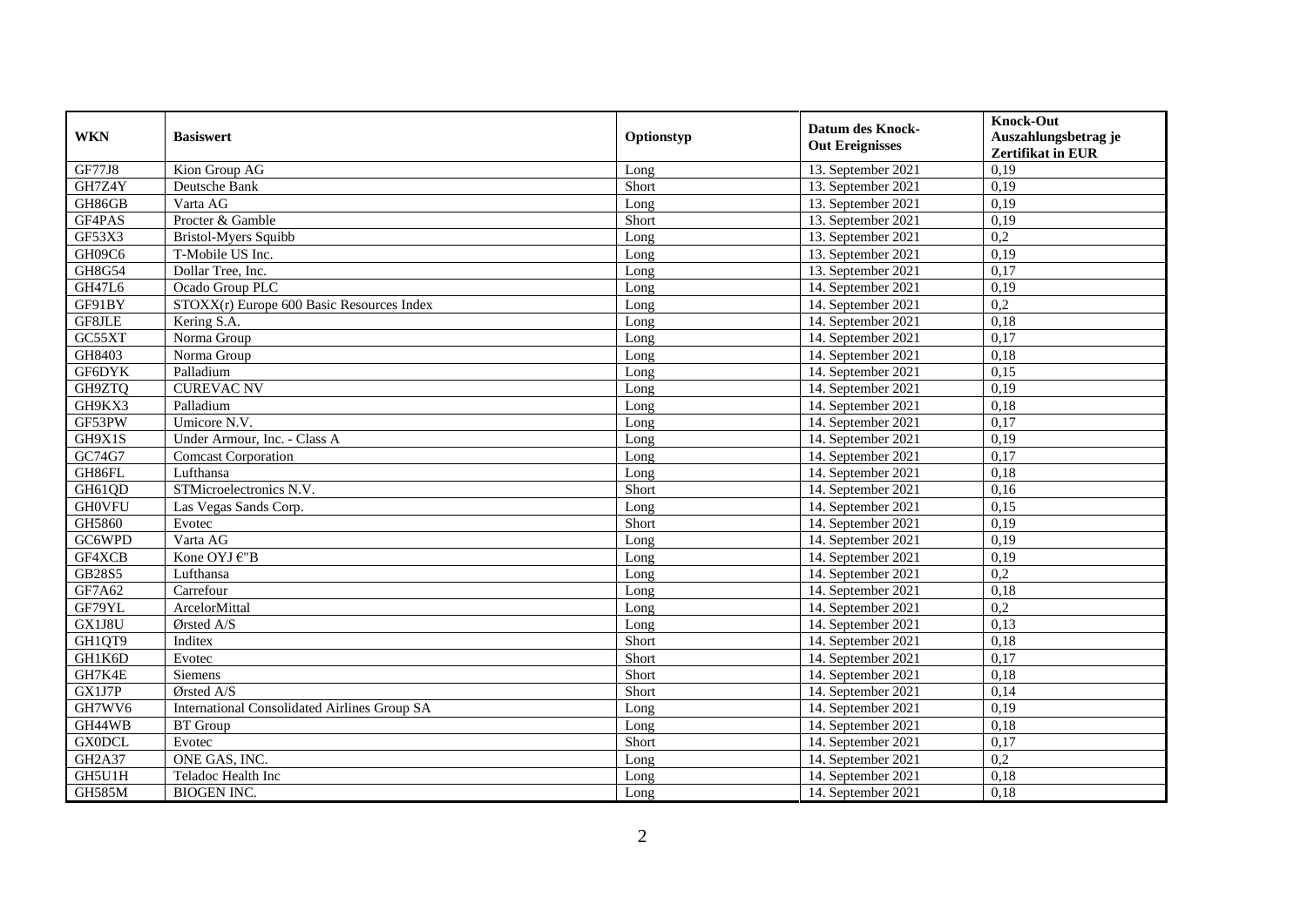| <b>WKN</b>    | <b>Basiswert</b>                             | Optionstyp | <b>Datum des Knock-</b><br><b>Out Ereignisses</b> | <b>Knock-Out</b><br>Auszahlungsbetrag je<br><b>Zertifikat in EUR</b> |
|---------------|----------------------------------------------|------------|---------------------------------------------------|----------------------------------------------------------------------|
| GF04BC        | Discovery                                    | Long       | 14. September 2021                                | 0,17                                                                 |
| GH8G8V        | MongoDB, Inc.                                | Short      | 14. September 2021                                | 0,17                                                                 |
| GH88NA        | <b>CUREVAC NV</b>                            | Long       | 14. September 2021                                | 0,2                                                                  |
| GH9RU1        | <b>CUREVAC NV</b>                            | Long       | 14. September 2021                                | 0,14                                                                 |
| GH8UAA        | <b>CUREVAC NV</b>                            | Long       | 14. September 2021                                | 0,15                                                                 |
| GH3AXJ        | LHC GROUP, INC.                              | Long       | 14. September 2021                                | 0,15                                                                 |
| GC74GC        | <b>Comcast Corporation</b>                   | Long       | 14. September 2021                                | 0,18                                                                 |
| GF4X8Z        | Deere & Company                              | Long       | 14. September 2021                                | 0,18                                                                 |
| GF755P        | <b>Union Pacific</b>                         | Long       | 14. September 2021                                | 0,2                                                                  |
| GF7M1S        | ENSIGN GROUP, INC. (THE)                     | Long       | 14. September 2021                                | 0,18                                                                 |
| GF7DQF        | Phillips 66                                  | Long       | 14. September 2021                                | 0,17                                                                 |
| GF93EP        | Truist Financial Corp                        | Long       | 14. September 2021                                | 0,19                                                                 |
| GF8YQX        | The Charles Schwab Corporation               | Long       | 14. September 2021                                | 0,2                                                                  |
| GF7WBM        | ONE GAS, INC.                                | Long       | 14. September 2021                                | 0,18                                                                 |
| GF8LYW        | Northern Trust Corporation                   | Long       | 14. September 2021                                | 0,17                                                                 |
| GF988Q        | S&P $500(r)$ Index                           | Long       | 14. September 2021                                | 0,19                                                                 |
| GH2VL0        | Alibaba Group Holding Limited ADR (New York) | Long       | 14. September 2021                                | 0,19                                                                 |
| GH61PT        | Roku, Inc.                                   | Long       | 14. September 2021                                | 0,2                                                                  |
| GX1J8P        | <b>CUREVAC NV</b>                            | Long       | 14. September 2021                                | 0,001                                                                |
| GX1J9N        | <b>CUREVAC NV</b>                            | Long       | 14. September 2021                                | 0,001                                                                |
| <b>GX0WND</b> | Alibaba Group Holding Limited ADR (New York) | Long       | 14. September 2021                                | 0,19                                                                 |
| <b>GX0UMW</b> | Ørsted A/S                                   | Long       | 15. September 2021                                | 0,19                                                                 |
| <b>GX0DBH</b> | Varta AG                                     | Long       | 15. September 2021                                | 0,18                                                                 |
| GH15UP        | Fresenius Medical Care                       | Long       | 15. September 2021                                | 0,19                                                                 |
| GF96X2        | Kering S.A.                                  | Long       | 15. September 2021                                | 0.19                                                                 |
| GH1K6N        | Fresenius Medical Care                       | Long       | 15. September 2021                                | 0,17                                                                 |
| GH7UMC        | Varta AG                                     | Long       | 15. September 2021                                | 0,15                                                                 |
| GX07PJ        | Varta AG                                     | Long       | 15. September 2021                                | 0,17                                                                 |
| GH7WUK        | Easyjet                                      | Long       | 15. September 2021                                | 0,18                                                                 |
| <b>GH840J</b> | Easyjet                                      | Long       | 15. September 2021                                | 0,15                                                                 |
| GH5TZ6        | adidas                                       | Long       | 15. September 2021                                | 0,19                                                                 |
| GF93KZ        | Iberdrola                                    | Long       | 15. September 2021                                | 0,2                                                                  |
| GF96M2        | Fresenius SE & Co KGaA                       | Long       | 15. September 2021                                | 0,2                                                                  |
| <b>GX119M</b> | Ørsted A/S                                   | Long       | 15. September 2021                                | 0,17                                                                 |
| GH9X0L        | TUI                                          | Long       | 15. September 2021                                | 0,17                                                                 |
| GH8UC6        | $K+SAG$                                      | Short      | 15. September 2021                                | 0,17                                                                 |
| GC751N        | Enel                                         | Long       | 15. September 2021                                | 0,17                                                                 |
| <b>GX0UMZ</b> | Ørsted A/S                                   | Long       | 15. September 2021                                | 0,15                                                                 |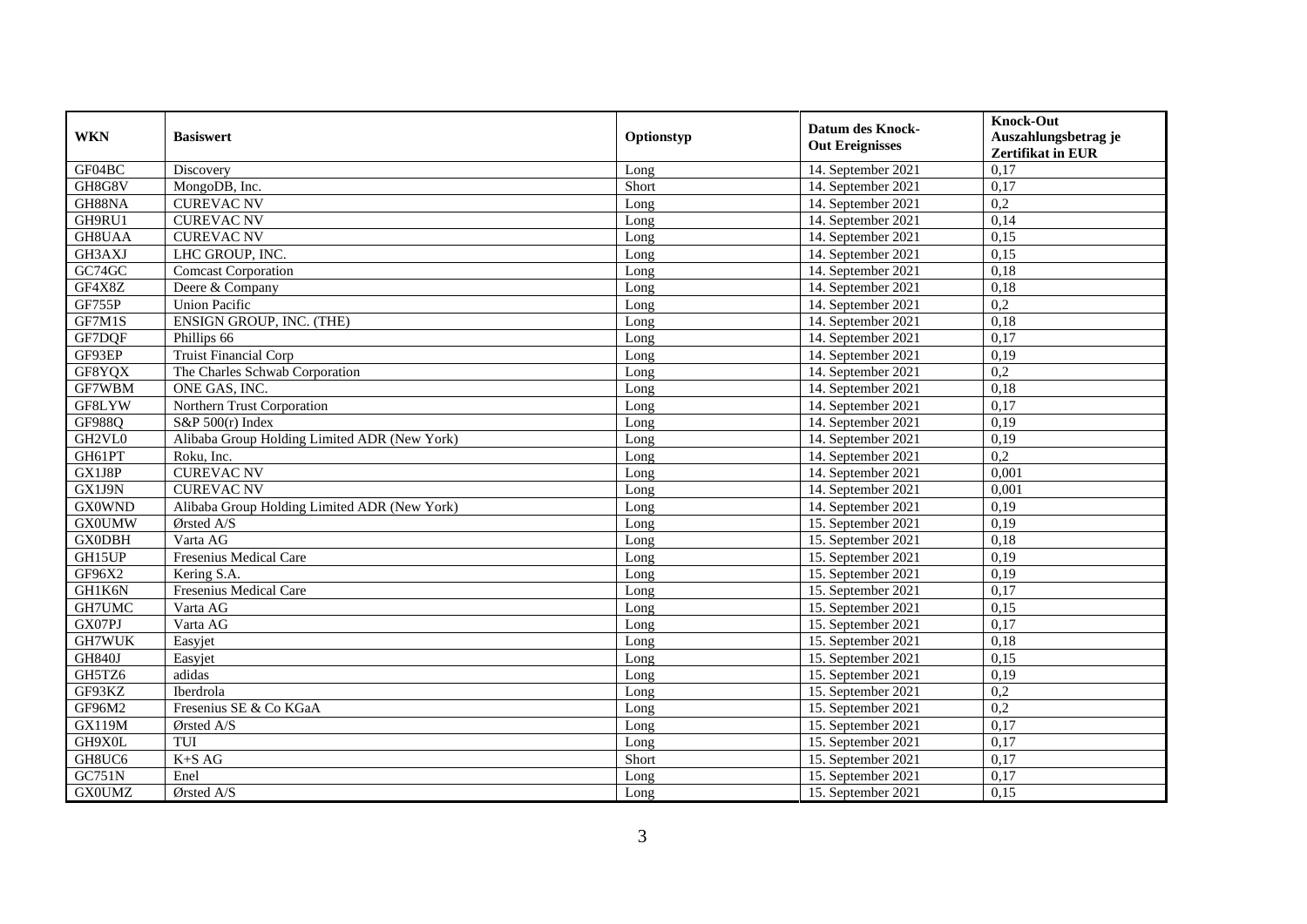| <b>WKN</b>    | <b>Basiswert</b>                                       | Optionstyp | <b>Datum des Knock-</b><br><b>Out Ereignisses</b> | <b>Knock-Out</b><br>Auszahlungsbetrag je<br>Zertifikat in EUR |
|---------------|--------------------------------------------------------|------------|---------------------------------------------------|---------------------------------------------------------------|
| GH8Y1N        | TUI                                                    | Long       | 15. September 2021                                | 0,15                                                          |
| GH9J1X        | International Consolidated Airlines Group SA           | Long       | 15. September 2021                                | 0,2                                                           |
| GX1876        | Ørsted A/S                                             | Long       | 15. September 2021                                | 0,2                                                           |
| GF91AD        | Enel                                                   | Long       | 15. September 2021                                | 0.16                                                          |
| <b>GH712L</b> | Light, Sweet Crude Oil Future                          | Short      | 15. September 2021                                | 0,16                                                          |
| <b>GH712M</b> | Light, Sweet Crude Oil Future                          | Short      | 15. September 2021                                | 0,16                                                          |
| GF77HD        | <b>LVMH</b>                                            | Long       | 15. September 2021                                | 0,19                                                          |
| GX116K        | <b>TAL Education Group</b>                             | Long       | 15. September 2021                                | 0,15                                                          |
| GH4CNS        | S&P 500 ENERGY INDEX                                   | Short      | 15. September 2021                                | 0,18                                                          |
| GH8Y6Y        | TUI                                                    | Long       | 15. September 2021                                | 0,16                                                          |
| GH90E7        | <b>CUREVAC NV</b>                                      | Long       | 15. September 2021                                | 0,19                                                          |
| GX0DD3        | Alibaba Group Holding Limited ADR (New York)           | Long       | 15. September 2021                                | 0,2                                                           |
| GH90DV        | TUI                                                    | Long       | 15. September 2021                                | 0,16                                                          |
| GH7P9N        | Platinum                                               | Long       | 15. September 2021                                | 0,18                                                          |
| GH9DUN        | <b>TAL Education Group</b>                             | Long       | 15. September 2021                                | 0,15                                                          |
| GX11BP        | <b>TAL Education Group</b>                             | Long       | 15. September 2021                                | 0,16                                                          |
| GF8DR8        | ADVANCED DRAINAGE SYSTEMS, INC.                        | Long       | 15. September 2021                                | 0,19                                                          |
| GH8GBF        | adidas                                                 | Long       | 15. September 2021                                | 0,16                                                          |
| GH4QYW        | <b>ICE Brent Crude Future</b>                          | Short      | 15. September 2021                                | 0,19                                                          |
| GF8DPC        | STOXX(r) Europe 600 Travel & Leisure Index (Price EUR) | Long       | 15. September 2021                                | 0,2                                                           |
| GC9B2A        | Remy Cointreau SA                                      | Long       | 15. September 2021                                | 0,17                                                          |
| GH4QUV        | Light, Sweet Crude Oil Future                          | Short      | 15. September 2021                                | 0,15                                                          |
| <b>GX0UJB</b> | Ørsted A/S                                             | Long       | 15. September 2021                                | 0,2                                                           |
| GF8NK7        | <b>TotalEnergies SE</b>                                | Short      | 15. September 2021                                | 0,17                                                          |
| GH2A2Y        | <b>OMV</b>                                             | Short      | 15. September 2021                                | 0,16                                                          |
| GH6B67        | Air France-KLM S.A.                                    | Long       | 15. September 2021                                | 0,19                                                          |
| GH6B57        | Air France-KLM S.A.                                    | Long       | 15. September 2021                                | 0,17                                                          |
| GH44S1        | Pearson                                                | Long       | 15. September 2021                                | 0,16                                                          |
| <b>GX0ULU</b> | Ørsted A/S                                             | Long       | 15. September 2021                                | 0,16                                                          |
| GH8G9K        | <b>BP</b>                                              | Short      | 15. September 2021                                | 0,19                                                          |
| GX1L8C        | Ørsted A/S                                             | Long       | 15. September 2021                                | 0,02                                                          |
| <b>GX118A</b> | <b>CUREVAC NV</b>                                      | Long       | 15. September 2021                                | 0,17                                                          |
| GF2HU6        | Baxter International Inc.                              | Short      | 15. September 2021                                | 0,18                                                          |
| GH4QPV        | Light, Sweet Crude Oil Future                          | Short      | 15. September 2021                                | 0,19                                                          |
| GH4QU1        | <b>ICE Brent Crude Future</b>                          | Short      | 15. September 2021                                | 0,2                                                           |
| <b>GFOCFN</b> | <b>Vulcan Materials Company</b>                        | Long       | 15. September 2021                                | 0,2                                                           |
| GF7U66        | TRINET GROUP, INC.                                     | Short      | 15. September 2021                                | 0,2                                                           |
| GF84PU        | CROCS, INC.                                            | Short      | 15. September 2021                                | 0,2                                                           |